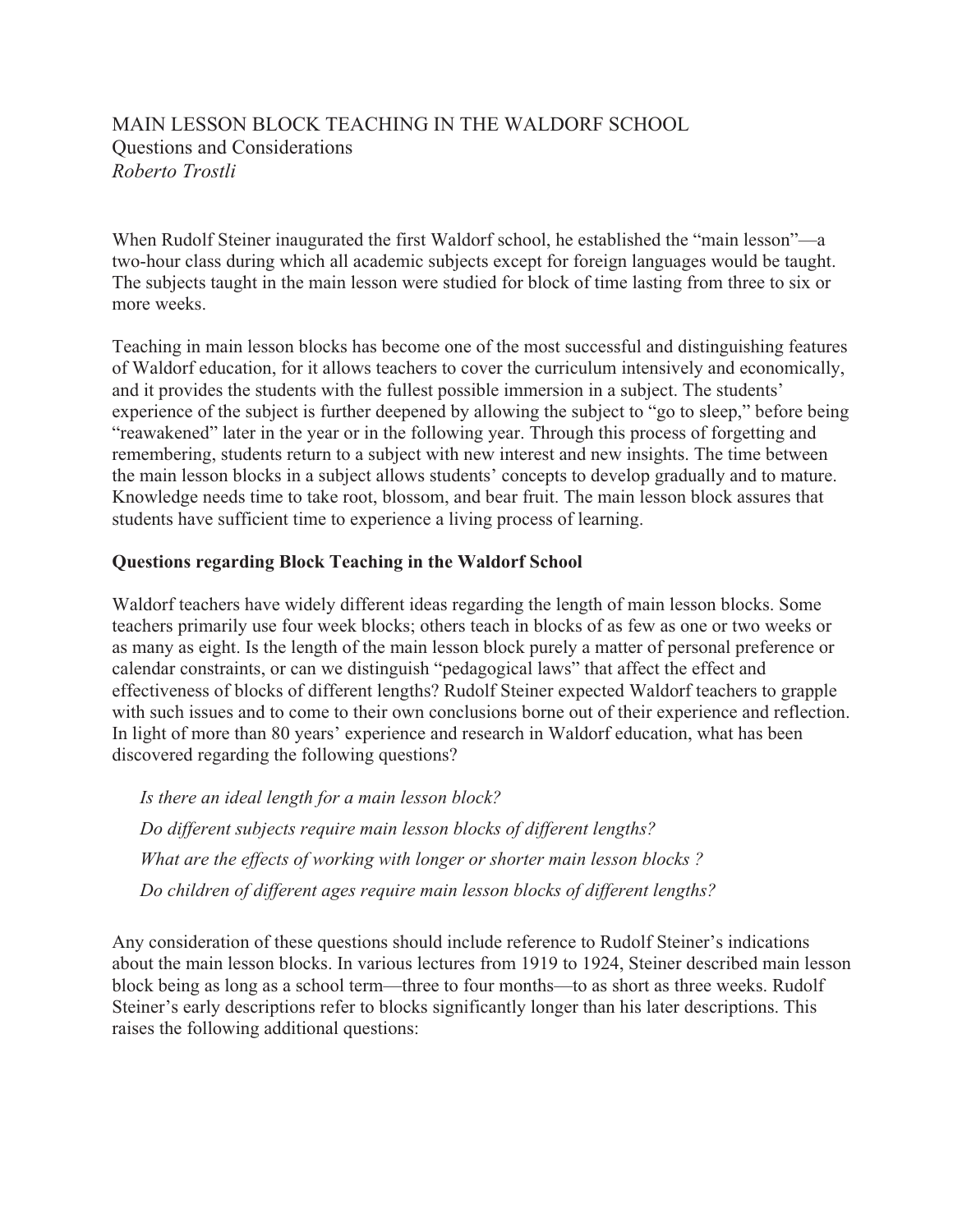*Did Rudolf Steiner have a concept of an "ideal" length of a main lesson block which changed during the course of the years when main lesson blocks were being worked with in the Waldorf School?*

*Were the longer main lesson blocks described in the earliest references meant to be understood as belonging only in the context of teaching in the early grades?*

*Were the main lesson blocks shortened because of philosophical reasons, or did they prove impractical or difficult?*

*References to review periods at the end of the year cease after 1923. Is there a relationship between shorter main lesson blocks and the diminished need for review periods?*

In order to facilitate further research into these questions, references to the main lesson blocks from Rudolf Steiner's educational lectures are listed below in chronological order.

### **References to Main Lesson Blocks**

Rudolf Steiner's first reference to the intensive study of one subject for a period of time was in the second lecture of *Education as a Social Force,* (August 10, 1919, p. 40) where he spoke about studying arithmetic for two or three months.

In the first of the *Discussions with Teachers* (August 21,1919, p. 21), Rudolf Steiner described main lesson blocks of six or eight weeks.

In the first of the *Faculty Meetings (*September 8, 1919, p. 2), Rudolf Steiner spoke about main lesson blocks that would last for an academic term, with a review period at the end of the year for each of the subjects to be taken up in shorter blocks.

In lecture 8 of *Soul Economy* (December 30, 1921, pp. 124-125), Rudolf Steiner described main lesson blocks lasting from four to six weeks, and he again mentioned the review period at the end of the year.

In *The Spiritual Ground of Education* (August 23, 1922, p. 96), Rudolf Steiner spoke about main lesson blocks of four to six weeks with a review period at the end of the year.

In *The Child's Changing Consciousness* (April 22, 1923, p. 183), Rudolf Steiner mentioned main lesson blocks lasting three to four weeks.

In *A Modern Art of Education* (August 14, 1923, pp. 161-162), Rudolf Steiner described main lesson blocks being "three, four or five weeks" or "five or six weeks" in length.

In a lecture entitled *Anthroposophy and Education* (November 14, 1923, p160) Rudolf Steiner mentioned main lesson blocks that were three to four weeks long.

In *Human Values in Education* (July 21, 1924, pp. 103-104 ), Rudolf Steiner described the main lesson as being four or five weeks.